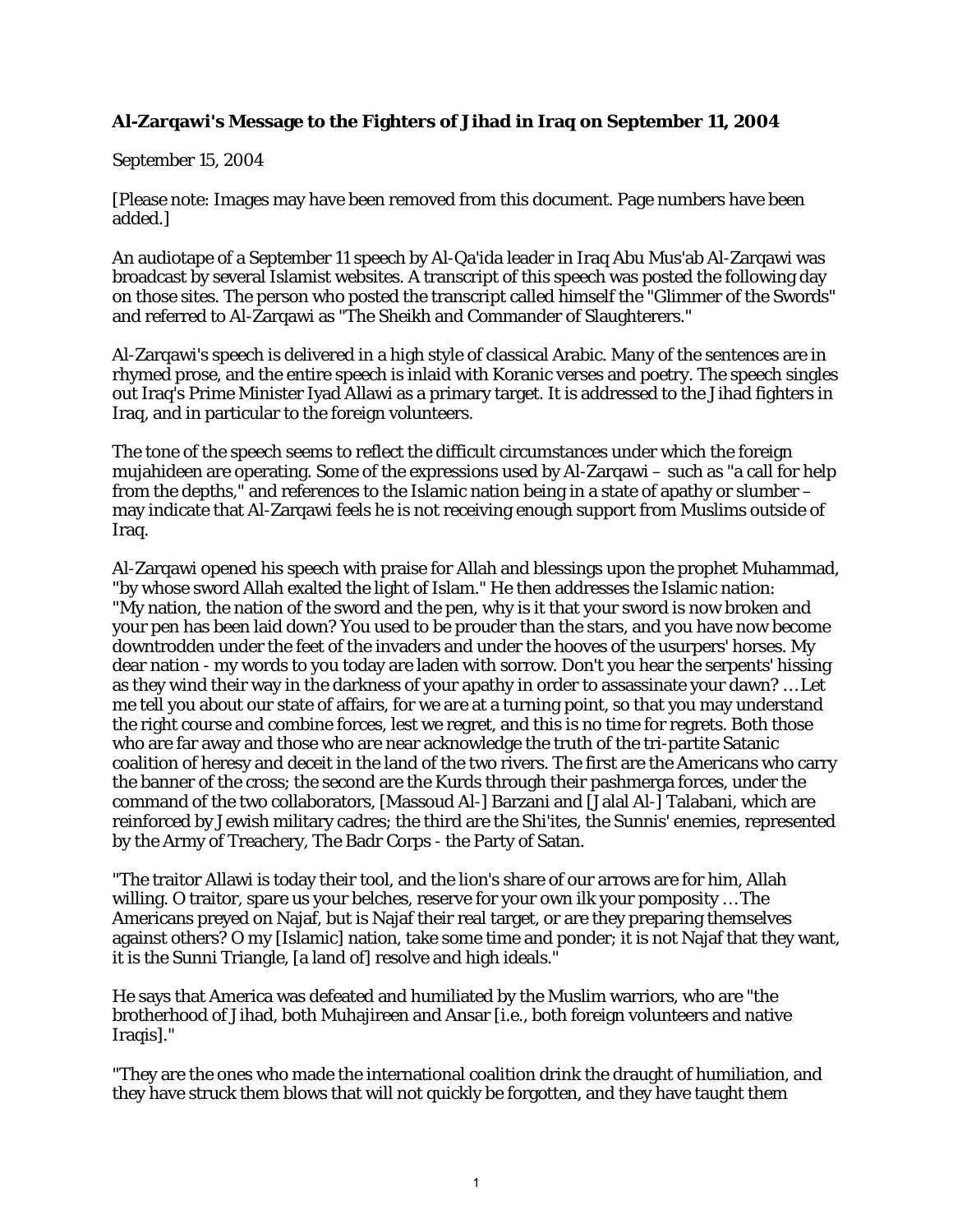lessons which are still seared on their skin, and they are still convulsing from the pains of these lessons - lessons which lowered their flags to half-mast and shook their feet and confused their thoughts until fright wormed its way into their joints, and the worm of despair bored into their bones. It could not be otherwise, for our heroes massacred them, to the point where they saw the cowardice of the American soldier.

"O young Islamic man in Iraq and in all Muslim countries, you who are perplexed and seeking life, you who yearn to come to the aid of the religion of Allah, you who offer your life to your Lord, here is guidance to the right path, here is wisdom and probity, here is the ecstasy of selfsacrifice and the pleasure of Jihad …"

Al-Zarqawi calls upon young Muslims in Iraq and in every Muslim country to join the Jihad in Iraq. He also calls upon the Islamic nation not to be deceived by Western propaganda and by those who echo it in Muslim countries.

Al-Zarqawi calls on the Muslims to rise from their slumber and to unite against the infidels who offend their honor: "Here is the Abu Ghreib prison before you – go ahead and ask it."

"As for you, fighters who came from afar, by Allah, missions of da'wa [the propagation of Islam] have never been a road lined with roses and sweet basil; the price of da'wa missions is heavy, and the price of bringing principles to the land of reality is a lot of torn limbs and blood. The light of dawn shall not be lit in this darkness save by Jihad fighters and shahids. "

Al-Zarqawi warns the Jihad fighters: "Beware of the disease of weariness, beware of preferring [your own] safety, because the consequence of such a [moral] regression is that you will regret it, God forbid. Believe me when I tell you that I do not know anyone who has been wronged or conspired against or denied his deserved rights more than the Jihad warriors and Jihad itself."

Al-Zarqawi goes on to say that the leader of the U.S. is no better than Abu Jahl, who suffered a humiliating defeat and was killed by the Muslim fighters. He advises his audience not to fear the airplanes of their enemies because "Allah is above [their] airplanes and is of greater might."

Al-Zarqawi warns the foreign Jihad fighters "not to be deceived by sugarcoated expressions and false proclamations…" He then goes on to mention a number of great heroes of Jihad, dwelling in particular upon Musa Ibn Nusayr, "the conqueror of the Maghreb and the man who completed the conquest of Spain."

He continued: "Far be it from Allah to let you perish, you who have gone out to fight your enemy, leaving your wives and children behind. He shall never abandon you, you who have abandoned your pleasures and desires and left your families and neighbors, yearning for the paradise of your Lord… As long as you stay on the path of Truth, rejoice. For Allah shall never put you to shame. You shall overcome America, by Allah. You shall overcome America even though [it may be] after a while… It shall remain a mole of shame on the cheek of time…

"This is a call for help from the depths to the lions in Baghdad and Al-Anbar, and to the heroes in Diyala and Samarra, and to the tigers in Mosul and the north: prepare for battle … be alert to what is going on around you… You are facing fierce civil strife, but then victory shall be yours, Allah willing… Behold, the spark has been lit in Iraq and its flames will blaze, Allah willing, until they consume the Armies of the Cross in Dabiq…"